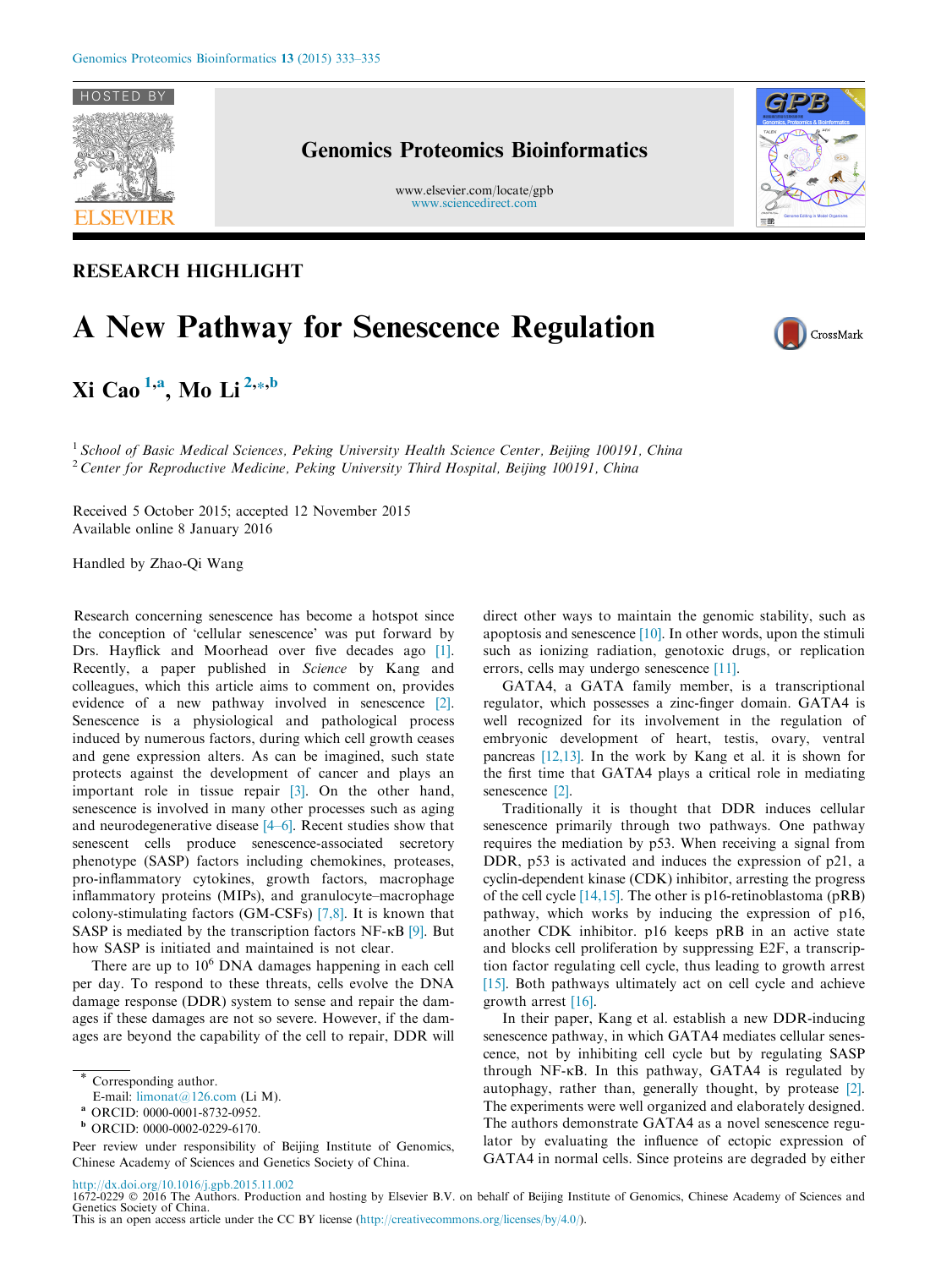<span id="page-1-0"></span>

Figure 1 Pathways of DDR-induced senescence

Upon the signal from DDR, the two upstream kinases, ATM and ATR, are activated, initiating the senescence. Classical senescence routes consist of the p53 pathway and p16-pRB pathway, which act on arresting cell cycle. The third one is mediated by GATA4, which functions by regulating SASP, finally resulting in senescence. DDR, DNA damage response; ATM, ataxia telangiectasia mutated; ATR, ataxia telangiectasia and Rad3-related; pRB, retinoblastoma; SASP, senescence-associated secretory phenotype; PRC2, polycomb repressive complex 2; MDM2, mouse double minute 2 homolog.

the ubiquitin–proteasome pathway or autophagy-lysosome pathway in eukaryotic cells, the cells were treated with inhibitors of these two pathways, respectively. As a result, GATA4 was found to be regulated through the autophagy pathway. Then, the authors designed a set of experiments to figure out the upstream regulators and downstream effectors of GATA4 and finally established a new branch of senescence regulatory pathway [2]. In this GATA4 pathway, DDR is the initiator of senescence process, which activates the two key kinases, ataxia telangiectasia mutated (ATM) and ataxia telangiectasia and Rad3-related (ATR) [\[17\]](#page-2-0). Both ATM and ATR inhibit p62, an autophagy adaptor responsible for selective autophagy of GATA4, resulting in the increase of GATA4. NF- $\kappa$ B is then activated through tumor necrosis factor receptor-associated factor interacting protein 2 (TRAF3IP2) and interleukin 1A (IL1A), finally inducing the secretion of SASP factors and leading to senescence [2] (Figure 1).

The authors went further and put forward an idea to patch up the historic argument concerning whether autophagy has positive or negative effect on senescence [\[18\].](#page-2-0) Some previous studies suggest that autophagy is important for the establishment of senescence, while others are indicative of the protection effect of autophagy against senescence [\[19,20\]](#page-2-0). In the present work, autophagy is divided into two types, selective autophagy and general autophagy. While selective autophagy decreases the expression of senescence-positive factors such as GATA4, general autophagy results in senescence. When given senescence-inducing stimuli, selective autophagy is firstly initiated, protecting cells against senescence. Subsequently, general autophagy starts, leading to cellular senescence [2].

It's obvious that this study is of great importance both in scientific research and in clinical practice. For example, from now on, GATA4 will be considered not only a transcription factor involved in embryonic development, but also an essential component in senescence regulation. Also, it's not hard to imagine that a new model for senescence aiming at GATA4 pathway could be established in the near future. As for clinical trials, novel targets for drug design and development are going to emerge, indicative of new therapeutic methods. No doubt, this work could provide insight into the intervention and treatment of cancer, premature senescence, neurodegeneration and aging-related diseases.

### Competing interests

The authors declare no competing interests.

#### Acknowledgments

We are grateful to Dr. Bingteng Xie for his insightful suggestions on the manuscript. This work was supported by the Recruitment Program of Global Experts (1000 Talent Plan) of China.

#### **References**

- [1] [Hayflick L, Moorhead PS. The serial cultivation of human diploid](http://refhub.elsevier.com/S1672-0229(15)00171-0/h0005) [cell strains. Exp Cell Res 1961;25:585–621](http://refhub.elsevier.com/S1672-0229(15)00171-0/h0005).
- [2] [Kang C, Xu Q, Martin TD, Li MZ, Demaria M, Aron L, et al.](http://refhub.elsevier.com/S1672-0229(15)00171-0/h0010) [The DNA damage response induces inflammation and senescence](http://refhub.elsevier.com/S1672-0229(15)00171-0/h0010) [by inhibiting autophagy of GATA4. Science 2015;349:aaa5612.](http://refhub.elsevier.com/S1672-0229(15)00171-0/h0010)
- [3] [Gonzalez LC, Ghadaouia S, Martinez A, Rodier F. Premature](http://refhub.elsevier.com/S1672-0229(15)00171-0/h0015) [aging/senescence in cancer cells facing therapy: good or bad?](http://refhub.elsevier.com/S1672-0229(15)00171-0/h0015) [Biogerontology 2015:1–17.](http://refhub.elsevier.com/S1672-0229(15)00171-0/h0015)
- [4] [Collado M, Blasco MA, Serrano M. Cellular senescence in cancer](http://refhub.elsevier.com/S1672-0229(15)00171-0/h0020) [and aging. Cell 2007;130:223–33](http://refhub.elsevier.com/S1672-0229(15)00171-0/h0020).
- [5] [Green MR. Senescence: not just for tumor suppression. Cell](http://refhub.elsevier.com/S1672-0229(15)00171-0/h0025)  $2008:134:562-4$
- [6] [van Deursen JM. The role of senescent cells in ageing. Nature](http://refhub.elsevier.com/S1672-0229(15)00171-0/h0030) [2014;509:439–46](http://refhub.elsevier.com/S1672-0229(15)00171-0/h0030).
- [7] [Kuilman T, Michaloglou C, Vredeveld LC, Douma S, van Doorn](http://refhub.elsevier.com/S1672-0229(15)00171-0/h0035) [R, Desmet CJ, et al. Oncogene-induced senescence relayed by an](http://refhub.elsevier.com/S1672-0229(15)00171-0/h0035) [interleukin-dependent inflammatory network. Cell](http://refhub.elsevier.com/S1672-0229(15)00171-0/h0035) [2008;133:1019–31](http://refhub.elsevier.com/S1672-0229(15)00171-0/h0035).
- [8] [Acosta JC, O'Loghlen A, Banito A, Guijarro MV, Augert A,](http://refhub.elsevier.com/S1672-0229(15)00171-0/h0040) [Raguz S, et al. Chemokine signaling via the CXCR2 receptor](http://refhub.elsevier.com/S1672-0229(15)00171-0/h0040) [reinforces senescence. Cell 2008;133:1006–18.](http://refhub.elsevier.com/S1672-0229(15)00171-0/h0040)
- [9] [Munoz-Espin D, Serrano M. Cellular senescence: from physiology](http://refhub.elsevier.com/S1672-0229(15)00171-0/h0045) [to pathology. Nat Rev Mol Cell Biol 2014;15:482–96](http://refhub.elsevier.com/S1672-0229(15)00171-0/h0045).
- [10] [Ciccia A, Elledge SJ. The DNA damage response: making it safe](http://refhub.elsevier.com/S1672-0229(15)00171-0/h0050) [to play with knives. Mol Cell 2010;40:179–204](http://refhub.elsevier.com/S1672-0229(15)00171-0/h0050).
- [11] [Lombard DB, Chua KF, Mostoslavsky R, Franco S, Gostissa M,](http://refhub.elsevier.com/S1672-0229(15)00171-0/h0055) [Alt FW. DNA repair, genome stability, and aging. Cell](http://refhub.elsevier.com/S1672-0229(15)00171-0/h0055) [2005;120:497–512](http://refhub.elsevier.com/S1672-0229(15)00171-0/h0055).
- [12] [Viger RS, Guittot SM, Anttonen M, Wilson DB, Heikinheimo M.](http://refhub.elsevier.com/S1672-0229(15)00171-0/h0060) [Role of the GATA family of transcription factors in endocrine](http://refhub.elsevier.com/S1672-0229(15)00171-0/h0060) [development, function, and disease. Mol Endocrinol](http://refhub.elsevier.com/S1672-0229(15)00171-0/h0060) [2008;22:781–98](http://refhub.elsevier.com/S1672-0229(15)00171-0/h0060).
- [13] [Aries A, Whitcomb J, Shao W, Komati H, Saleh M, Nemer M.](http://refhub.elsevier.com/S1672-0229(15)00171-0/h0065) [Caspase-1 cleavage of transcription factor GATA4 and regulation](http://refhub.elsevier.com/S1672-0229(15)00171-0/h0065) [of cardiac cell fate. Cell Death Dis 2014;5:e1566.](http://refhub.elsevier.com/S1672-0229(15)00171-0/h0065)
- [14] [Brown JP, Wei W, Sedivy JM. Bypass of senescence after](http://refhub.elsevier.com/S1672-0229(15)00171-0/h0070) [disruption of p21CIP1/WAF1 gene in normal diploid human](http://refhub.elsevier.com/S1672-0229(15)00171-0/h0070) [fibroblasts. Science 1997;277:831–4](http://refhub.elsevier.com/S1672-0229(15)00171-0/h0070).
- [15] [Sherr CJ, McCormick F. The RB and p53 pathways in cancer.](http://refhub.elsevier.com/S1672-0229(15)00171-0/h0075) [Cancer Cell 2002;2:103–12](http://refhub.elsevier.com/S1672-0229(15)00171-0/h0075).